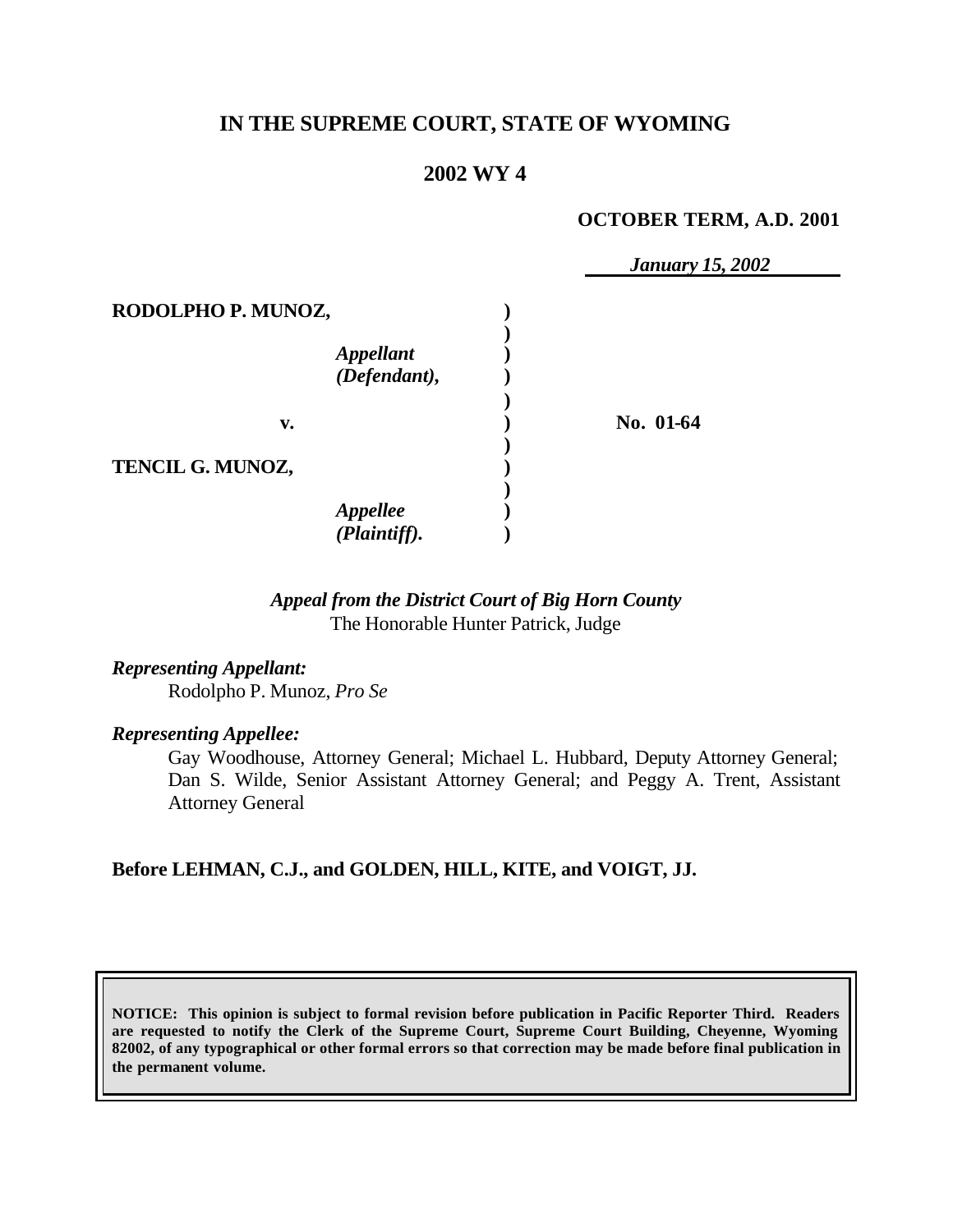KITE, Justice.

[¶1] Rodolpho P. Munoz (the father) appeals from the district court's order which found him in civil contempt of court for failing to make child support payments and denied his motion to dismiss the order to show cause. The father claims his constitutional rights were violated when he was twice placed in jeopardy for the same criminal offense because he had previously been found guilty of criminal contempt and sentenced to jail time for failing to pay, in part, the same child support. We affirm the district court on the basis that the constitutional prohibition against double jeopardy does not apply in this case because the second contempt proceeding was civil in nature and the father was not subjected to successive criminal prosecutions.

### **ISSUES**

[¶2] The father, appearing *pro se,* presents a somewhat unconventional issue on appeal:

The double jeopardy constitutional protection attaches when, after being advised of the defendant's rights, the not guilty plea is entered followed by I'm going to release you on your own recognizance while the case is pending.

The Department of Family Services, on behalf of Tencil G. Munoz (the mother), states the issues as follows:

> I. Is the District Court's order and judgment dated February 16, 2001, finding [the father] guilty of indirect civil contempt for failure to pay child support barred by double jeopardy based on a previous indirect criminal contempt citation against [the father] on April 21, 1997, for failure to pay child support?

> II. Did the District Court abuse its discretion in finding [the father] guilty of indirect civil contempt?

## **FACTS**

[¶3] The district court entered a decree on August 14, 1981, granting the father and the mother a divorce. The divorce decree incorporated a settlement agreement in which the parties agreed the mother would have custody of the parties' three minor children and the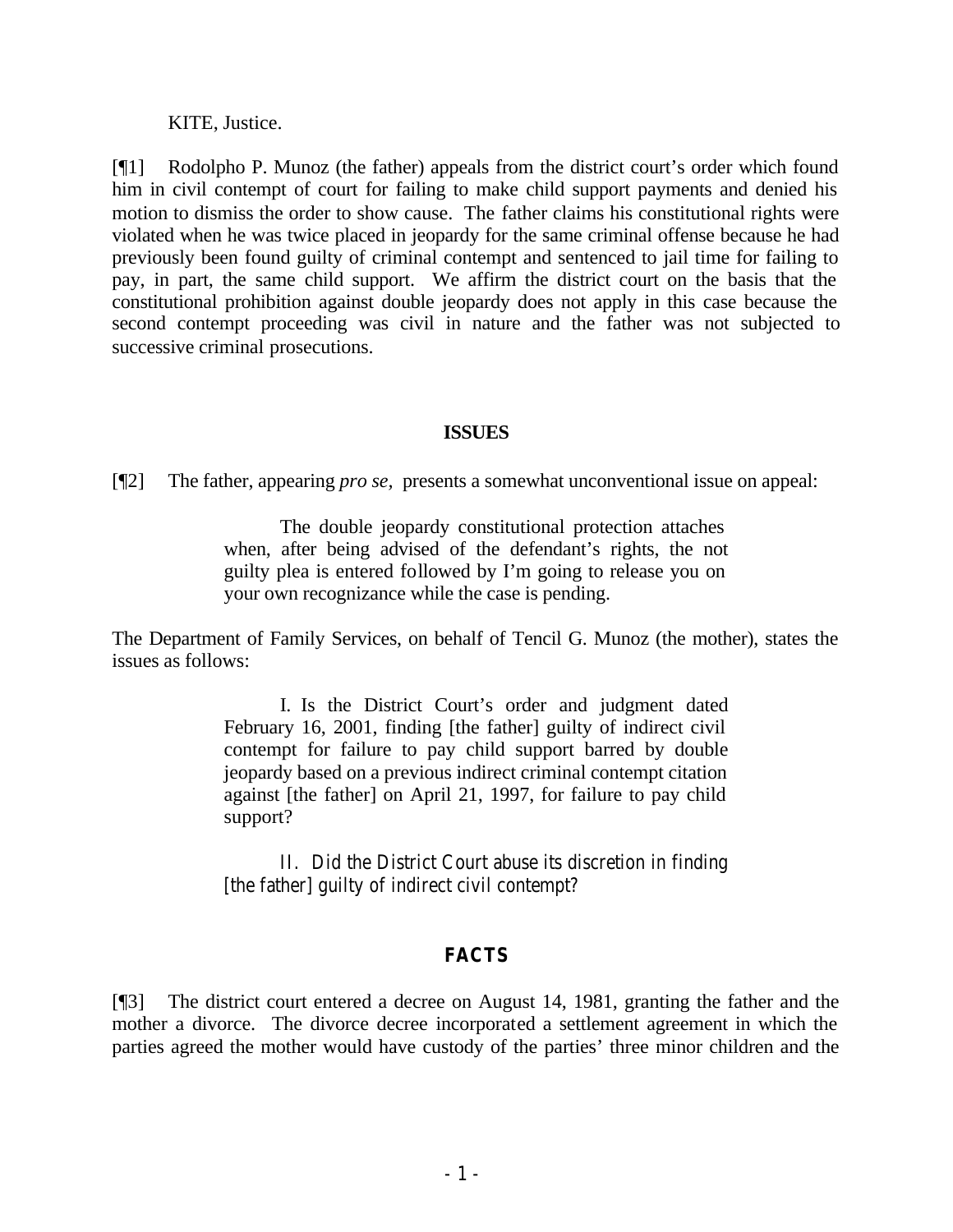father would pay \$250 per month in child support.<sup>1</sup> The mother assigned her child support rights to the State of Wyoming in exchange for public assistance. On June 3, 1996, the state filed a motion for an order to show cause and an affidavit in support of the motion, stating the father failed to pay child support in accordance with the divorce decree. The state claimed that, for the period of July 1981 through April 30, 1996, the father owed \$39,129.69 in past due child support. The district court found the father in contempt of court at a June 12, 1996, hearing and gave him the opportunity to purge himself of the contempt. The father failed to purge himself of the contempt, and the district court adjudged him guilty of contempt of court. The court sentenced him to serve five months and twenty-nine days in the county jail.

[¶4] On August 22, 2000, the state filed another affidavit of contempt and a motion for an order to show cause, alleging the father failed to pay child support as required by the divorce decree. The state averred that the father was now delinquent in his child support payments in the sum of \$49,379.69 for the period of July 1, 1981, through July 31, 2000. The district court ordered the father to appear and show cause why he should not be held in contempt of court for failing to comply with the child support order. The district court employed the procedure set forth in the Wyoming Rules of Criminal Procedure in conducting the father's initial appearance. The father pleaded not guilty to the contempt-of-court charge, and the district court released him on his own recognizance.

[¶5] The father filed a motion to dismiss the order to show cause, claiming the second contempt proceeding was barred by the constitutional prohibition against double jeopardy. The district court heard arguments on the father's motion to dismiss just prior to the trial on the contempt charge. The state asserted the father was not exposed to double jeopardy because the second contempt proceeding was civil rather than criminal. The district court agreed with the state and denied the father's motion. The court then proceeded with the trial and found the father in contempt of court. It entered a judgment of arrears in the amount of \$49,399.69. The district court ordered the father to make payments of \$50 per month on the judgment and to notify the court of his efforts to obtain employment and any changes in his address or telephone number. The father appealed.

## **STANDARD OF REVIEW**

[¶6] Generally, in domestic relations contempt cases, "'[w]e will not disturb the decision of the trial court . . . in the absence of some serious procedural error, a violation of a principle of law, or a clear and grave abuse of discretion.'" *Crites v. Alston*, 837 P.2d 1061, 1066 (Wyo. 1992) (quoting *Goss v. Goss*, 780 P.2d 306, 313 (Wyo. 1989)). In the

<sup>1</sup> Apparently, a fourth child was born to the parties after they were divorced. The appellate record contains a number of documents pertaining to a case involving this child. That case has no bearing on our decision herein.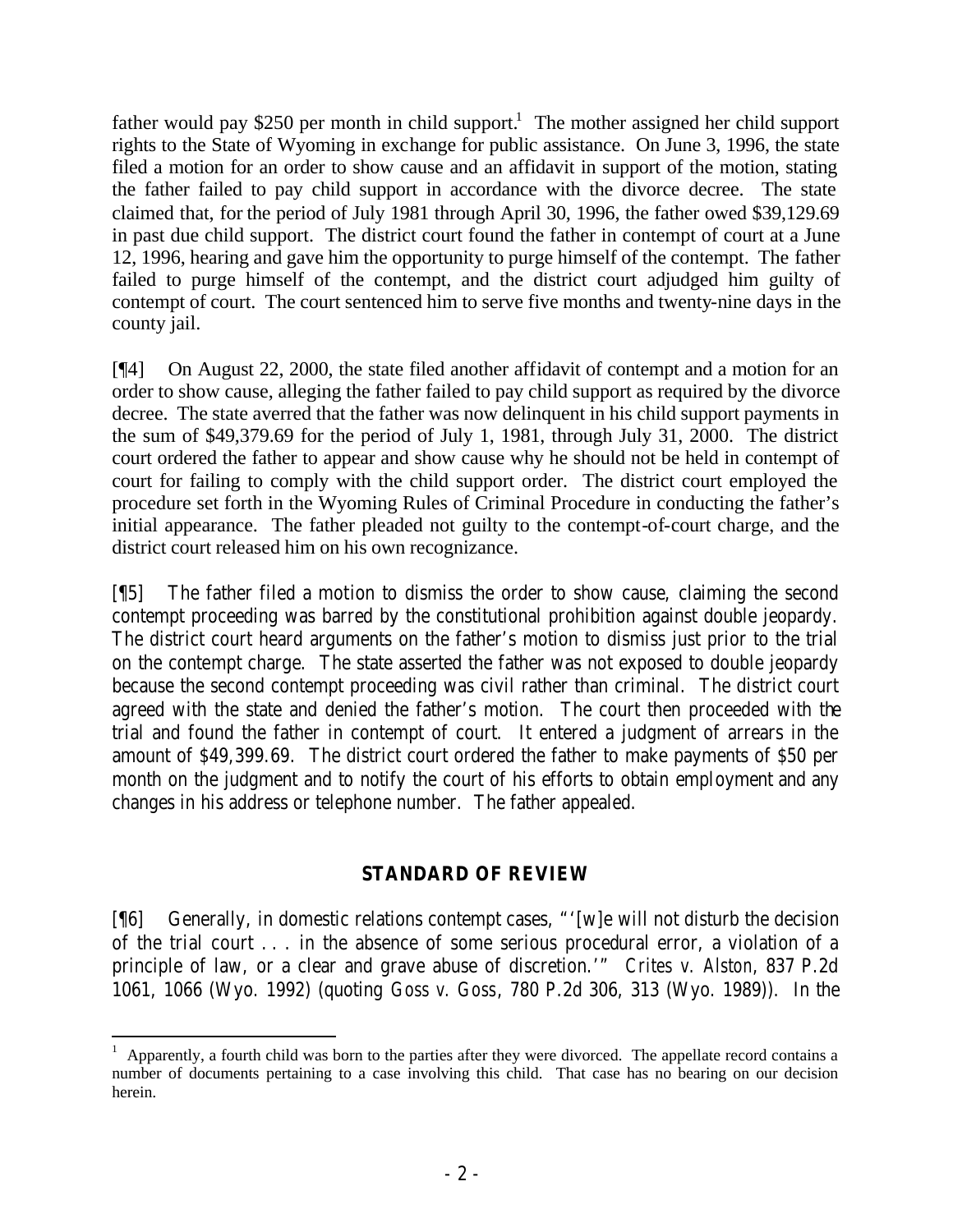case at bar, the father presents a constitutional question of law which we review *de novo. Burdine v. State,* 974 P.2d 927, 929 (Wyo. 1999); *see also Griswold v. State*, 994 P.2d 920, 924 (Wyo. 1999).

### **DISCUSSION**

[¶7] Although the father's argument is somewhat difficult to understand, he apparently claims he was twice placed in jeopardy for the same offense when he was prosecuted on two occasions for contempt of court for failing to pay child support. The Department of Family Services maintains the constitutional prohibition against double jeopardy does not apply in this case because the second proceeding was a civil contempt action.

[¶8] Under the Fifth Amendment to the United States Constitution and Article 1, Section 11 of the Wyoming Constitution, a person may not be twice placed in jeopardy for the same criminal offense. The constitutional prohibition against double jeopardy provides three protections to persons accused of crimes: "It protects the accused who has been acquitted against a second prosecution for the same offense; it protects the accused who has been convicted against a second prosecution for the same offense; and it protects the accused against multiple punishments of the same offense." *Amrein v. State*, 836 P.2d 862, 864 (Wyo. 1992); *see also Lee v. State*, 2001 WY 129, ¶20; *Bilderback v. State,* 13 P.3d 249, 253 (Wyo. 2000); *Brown v. Ohio,* 432 U.S. 161, 165 (1977). The United States Supreme Court has recognized that nonsummary criminal contempt is a crime for the purposes of a double jeopardy analysis. *See, e.g., International Union, United Mine Workers of America v. Bagwell,* 512 U.S. 821 (1994); *United States v. Dixon,* 509 U.S. 688 (1993).

[¶9] The Department of Family Services concedes the 1996 proceeding involved a criminal contempt. A second prosecution for criminal contempt involving failure to make child support payments from 1981 through 1996 would, therefore, be barred by the United States and Wyoming Constitutions. The second contempt proceeding encompassed a longer time frame (1981 through 2000) which overlapped the time frame of the first criminal contempt conviction. Consequently, we must determine whether the second proceeding against the father involved a criminal contempt of court or a civil contempt of court.

[¶10] We distinguish between criminal contempt and civil contempt by determining the purpose of the contempt order. *Anderson v. Anderson,* 667 P.2d 660, 662 (Wyo. 1983); *Horn v. District Court, Ninth Judicial District,* 647 P.2d 1368, 1372-73 (Wyo. 1982). The purpose of a civil contempt is to coerce a party into complying with a prior court order, while the purpose of a criminal contempt is to punish a party who failed to comply with a prior order. *GN v. State (In re C.N.)*, 816 P.2d 1282, 1285 (Wyo. 1991); *Horn,* 647 P.2d at 1373. In other words: "If the penalty is intended to operate in a prospective manner so as to bring about compliance with an order of the court, then it relates to civil contempt. If, however, the penalty is unconditional and imposed to vindicate a prior transgression against the court, then criminal contempt is involved." *Anderson,* 667 P.2d at 662 (citing *Shillitani v. United*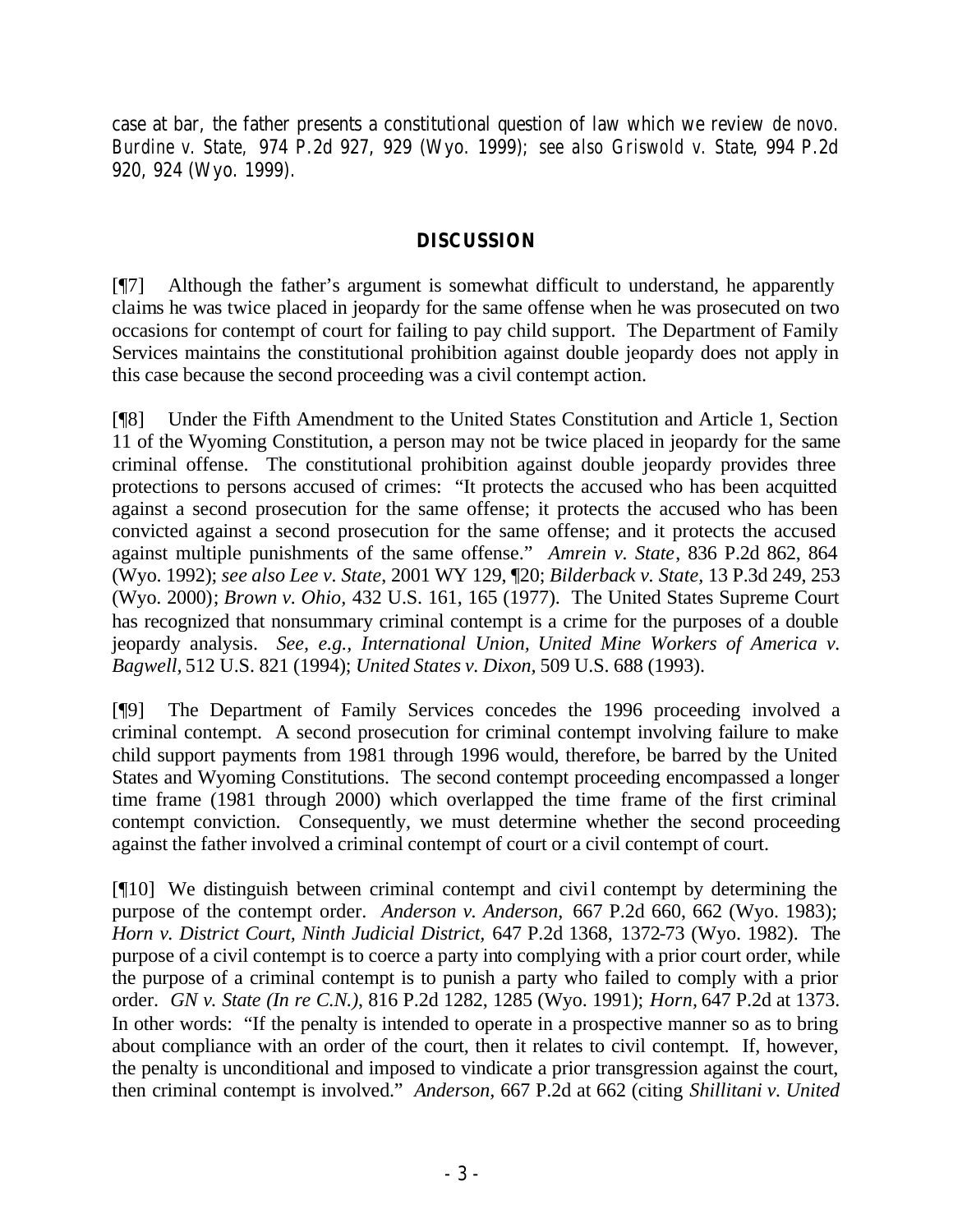*States*, 384 U.S. 364, 370 (1966)).

 [¶11] In *United Mine Workers of America, Local 1972 v. Decker Coal Company*, 774 P.2d 1274, 1280 (Wyo. 1989), we summarized Wyoming case law pertaining to contempt and identified certain factors which may be considered in determining whether a contempt is civil or criminal:

> 1. In what manner did the contempt happen, that is, did the contemnor refuse to do an affirmative act or did the contemnor do that which he was ordered not to do;

2. what was the substance of the proceeding;

3. what kind of punishment was imposed; and

4. for what reasons did the court impose that kind of punishment.

In the case at bar, the contempt proceeding was initiated by the State of Wyoming because the father did not pay child support in accordance with the district court's earlier order. Thus, the alleged contemptuous conduct was the father's refusal to perform an affirmative act which had previously been ordered by the district court. This factor suggests the action was civil rather than criminal.

[¶12] The substance of the contempt action is determined by looking at the course of proceedings in the case. *See United Mine Workers,* 774 P.2d at 1280-81. The state filed a motion for an order to show cause, and the district court issued a show cause order. The district court conducted the contempt proceeding by utilizing the procedure set forth in W.R.Cr.P. 42(c). At the January 4, 2001, hearing, the state declared the purpose of its motion was to collect past due child support. The state's attorney stated:

> Your Honor, the state's argument is simply that I want to make it very clear that the state is bringing its action for contempt as an indirect civil contempt of court. And that can be distinguished from a criminal contempt of court in that [the father] would have the ability to purge himself of contempt if indeed this Court finds him to be in contempt of court for failing to pay support as ordered.

> I want to make clear to the Court that I am not going to be requesting jail time at this hearing . . . .

[¶13] The father claims that, because the district court followed the procedure set forth in W.R.Cr.P. 42, the proceeding was criminal in nature. He is, however, mistaken. The Wyoming Rules of Criminal Procedure expressly recognize the possibility of imposing